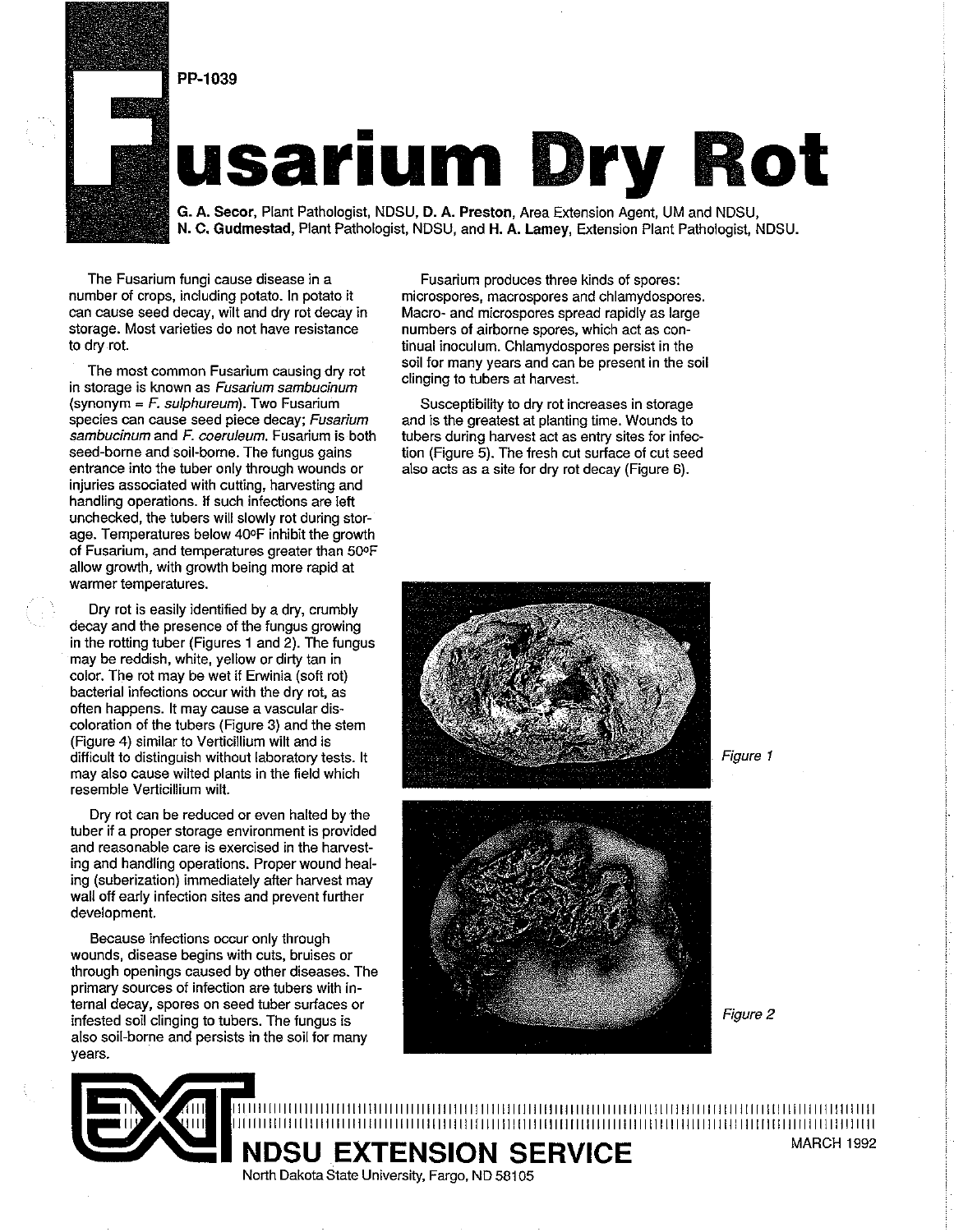# **Management and Control.**

## **Dry rot in storage.**

Harvest tubers after vines are dead to assure harvest. **less than 6 inches.** 

vest. Maintain tubers after harvest at 55-65°F and 90-95 percent relative humidity in storage for 3. Make no modifications on the harvester without first considering the one to two weeks to promote wound healing.<br>Promote a general storage environment that will effect o may be applied post-harvest as part of an over-<br>all management program for dry rot control. TBZ found throughout the United States. Because of this, it is important to not rely totally on postas a tool in an integrated approach to dry rot control. Indiscriminate use or over application and the Minimize link pinching by not using a one-up, one-down link pattern.<br>
of any chemical may increase the occurrence of the chain with a wider pitch to below minimize co of any chemical may increase the occurrence 9. Use chain with a wider pitch to help minimize soil elimination problems.<br>of tolerant strains. Table 2 lists a number of practices that should be considered in a man-<br> $10.$  Use practices that should be considered in a man-<br>agement plan for dry rot reduction and control. 11 Keep the chains tight to minimize houncing of tubers

Dry growing conditions favor dry rot because of increased bruising due to higher specific 12. Run digger chain speed 1.2 to 1.5 times faster than forward speed.<br>gravity (solids), more clods at harvest, and a 13. Where hard clods are a problem, do not use severe shake are colder and more susceptible to bruising.

### **Seed Decay.**

Warm seed tubers for a week before planting or cutting into seed pieces. Treat seed pieces with a fungicidal dust: this will help control new dry rot and indirectly reduce blackleg. Topsin and TBZ have good activity against Fusarium and are recommended as seed piece treatments. Recommended seed treatments and comments can be seen in Table 3.

If cut seed pieces must be stored before planting, hold at 50-600F with high humidity for the first 24 hours and provide adequate air movement and exchange with fresh air. Do not pile the cut seed more than 6 feet deep. The 20. If the harvester is PTO driven, increase forward speed by shifting gears<br>temperature can be lowered after the first five rather than by opening the throttle.<br>days or as soon improper conditions is risky and can result in loads of seed during transport to avoid freezing 45 degrees.<br>and dehydration.

mined by a simple test. Collect 25-50 tubers, cut store paper bag inside a partly closed plastic bag (to maintain humidity) at room temperature. The 25. Tarp every load to avoid the sun and wind damage that can prevent amount of dry rot that develops in two weeks can suberization. be used to estimate potential for seed de Cut tubers can be treated with a seed treatment

#### Table 1. Checklist for Reduced Bruising

- skin maturity. Avoid injuring or bruising tubers at 1. See that all unnecessary drops are eliminated and all drops are kept to
	- Table 1 lists ways to reduce damage at har- 2. At harvest time, place primary emphasis on keeping bruising at a<br>st. Maintain tubers after harvest at 55-65°F minimum.
		-
- enhance suberization, which includes oxygen 4. Use either a tractor with a hydrostatic transmission or a harvester that and humidity. Thiabendazole (TBZ) (Mertect) has a 3-speed transmission to provide the flexibility to adapt to varying<br>may be applied post-harvest as part of an over-
- all management program for dry for control. IBZ<br>has specific activity against Fusarium. Applica-<br>tion with a low volume of water is recommended.<br>It is important to apply TBZ by a method which<br>It is important to apply TBZ b
- ensures coverage of the entire tuber surface. 6. Adjust the digger blade or bridge the gap between the blade and the Tolerance of Fusarium to TBZ has recently been primary chain with metal plates so the potatoes do not bump into the<br>found throughout the United States, Because of front of the chain.
- this, it is important to not rely totally on post-<br>harvest application of TBZ for dry rot control, but<br>minimize floving of the links that may increase pinching minimize flexing of the links that may increase pinching.
	-
	-
	-
	- 11. Keep the chains tight to minimize bouncing of tubers and rocks on the chain and to reduce whipping.
	-
	- 13. Where hard clods are a problem, do not use severe shakers in a futile attempt to break up the clods.
	- 14. Remember to lower or remove shakers when digging conditions are good.
	- 15. Run the rear cross, elevator and boom chains at a speed which is 0.4 to 0.6 times ground speed in order to keep the chains full.
	- 16. Install belting to divert potatoes away from link hooks and bare link ends.
	- 17. Adjust tilt of the rear crossover and elevator to give a uniform distribution of potatoes over the width of the chains.
	- 18. Carefully regulate boom height to minimize the drop onto the pile in the truck.
	- 19. Stop or slow down the chains whenever you stop or slow down the tractor.
	-
- over. Prolonged holding of pre-cut seed under 21. If windrowing, allow the potatoes to lie for at least 20 minutes before<br>improper conditions is risky and can result in picking them up.
- severe dry rot decay of the cut seed. Cover all 22. Harvest during the hours of the day when the soil temperature is above
	- Fusarium dry rot decay potential can be deter-<br>Fusarium dry rot decay potential can be deter-<br>set by a simple test. Online of FO tribers and sectermine actual damage levels at harvest.
- in half lengthwise, shake in a paper bag, and 24. Have the proper number of trucks to keep the harvester going without store paper baa inside a partly closed plastic bag. hurrying.
	-